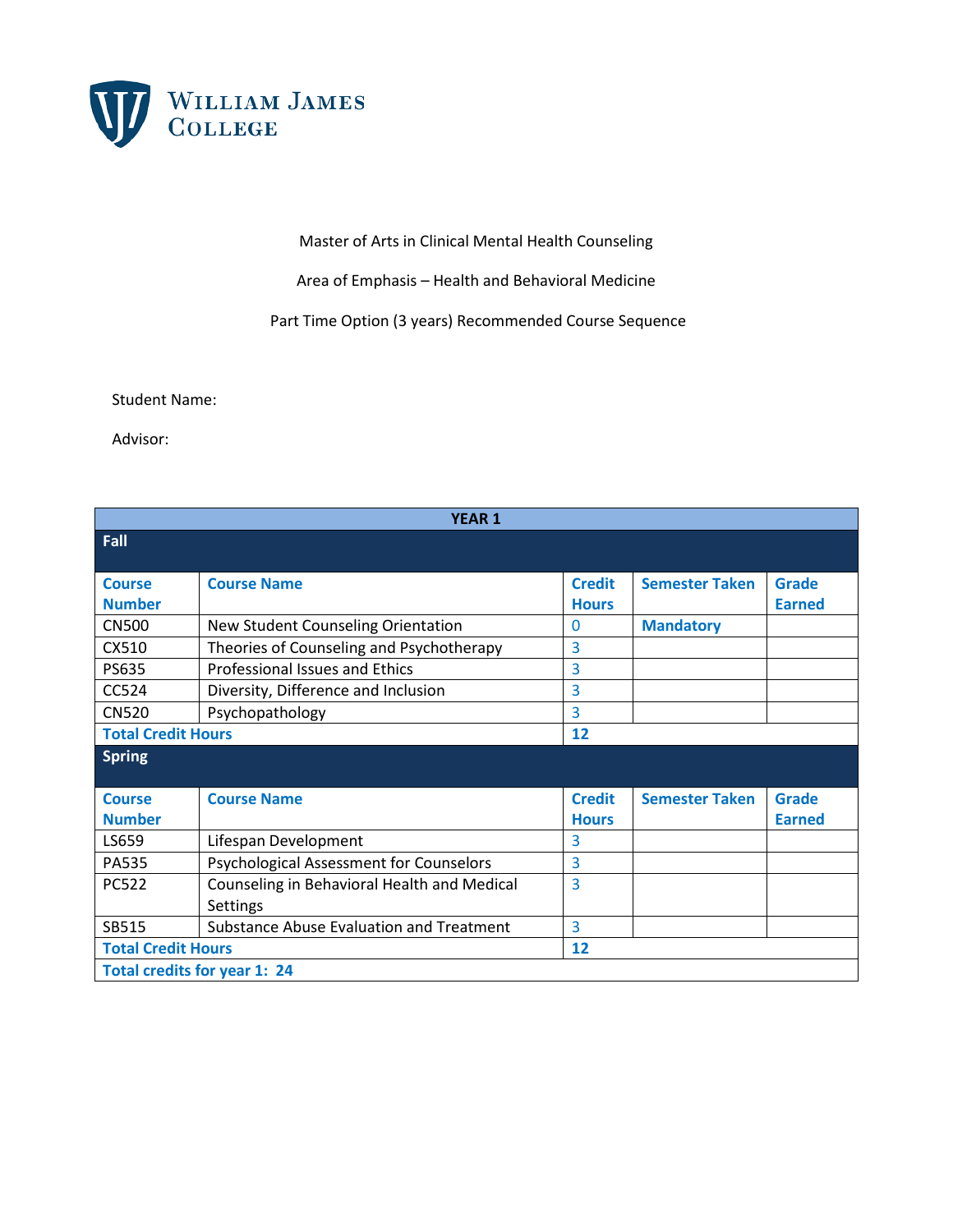| <b>YEAR 2</b>                       |                                         |               |                       |               |  |  |
|-------------------------------------|-----------------------------------------|---------------|-----------------------|---------------|--|--|
| <b>Summer</b>                       |                                         |               |                       |               |  |  |
| <b>Course</b>                       | <b>Course Name</b>                      | <b>Credit</b> | <b>Semester Taken</b> | Grade         |  |  |
| <b>Number</b>                       |                                         | <b>Hours</b>  |                       | <b>Earned</b> |  |  |
| FX510                               | Introduction to Family Therapy          | 3             |                       |               |  |  |
| GR501                               | Group Counseling and Psychotherapy      | 3             |                       |               |  |  |
| <b>Total Credit Hours</b>           |                                         | 6             |                       |               |  |  |
|                                     |                                         |               |                       |               |  |  |
| Fall                                |                                         |               |                       |               |  |  |
|                                     |                                         |               |                       |               |  |  |
| <b>Course</b>                       | <b>Course Name</b>                      | <b>Credit</b> | <b>Semester Taken</b> | Grade         |  |  |
| <b>Number</b>                       |                                         | <b>Hours</b>  |                       | <b>Earned</b> |  |  |
| PC611                               | <b>Behavioral Medical Interventions</b> | 3             |                       |               |  |  |
| <b>CN501</b>                        | <b>Clinical Skills and Practicum I</b>  | 4             |                       |               |  |  |
| <b>Total Credit Hours</b>           |                                         | 7             |                       |               |  |  |
| <b>Spring</b>                       |                                         |               |                       |               |  |  |
|                                     |                                         |               |                       |               |  |  |
| <b>Course</b>                       | <b>Course Name</b>                      | <b>Credit</b> | <b>Semester Taken</b> | <b>Grade</b>  |  |  |
| <b>Number</b>                       |                                         | <b>Hours</b>  |                       | <b>Earned</b> |  |  |
| TR602                               | Trauma, Theory and Treatment            | 3             |                       |               |  |  |
|                                     |                                         |               |                       |               |  |  |
| <b>CN502</b>                        | Practicum II                            | 3             |                       |               |  |  |
| <b>Total Credit Hours</b>           |                                         | 6             |                       |               |  |  |
| <b>Total credits for year 2: 19</b> |                                         |               |                       |               |  |  |

**Note: Student must pass the required comprehensive examination in the fall or spring semester before graduation.**